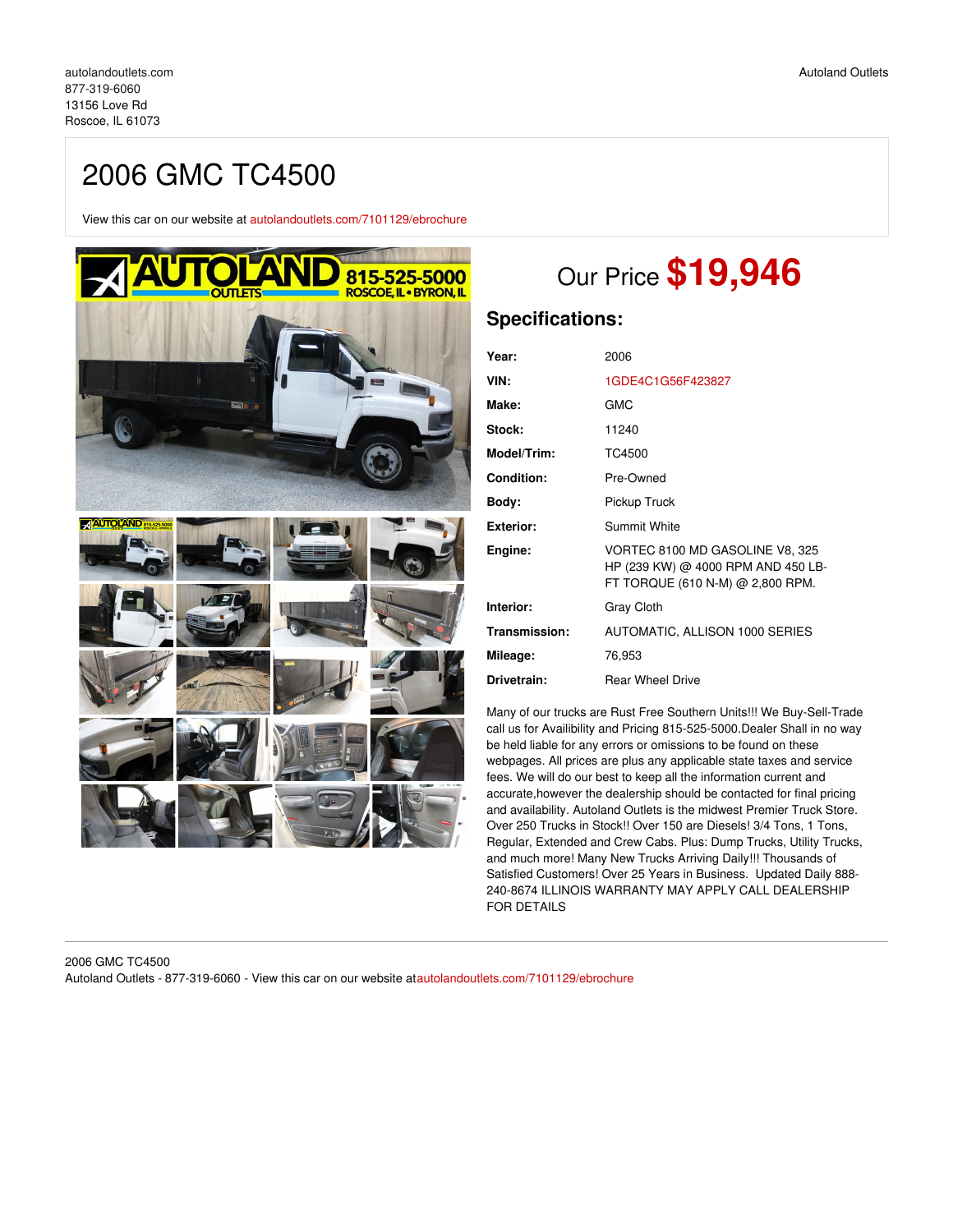

#### 2006 GMC TC4500

Autoland Outlets - 877-319-6060 - View this car on our website at[autolandoutlets.com/7101129/ebrochure](https://autolandoutlets.com/vehicle/7101129/2006-gmc-tc4500-roscoe-il-61073/7101129/ebrochure)

# **Installed Options**

## **Interior**

- Air conditioning not desired this option should be ordered only when a customer does not require air conditioning
- Cloth headliner- Coat hooks (2) located on cab back panel Electronic engine hour meter
- Engine "Check Gauges" telltale light and buzzer, oil pressure gauge
- Gauges, low oil pressure and coolant level, high coolant and engine oil temperature
- Headlamp warning buzzer
- Interior trim, Very Dark Pewter (Requires 69V Very Dark Pewter Vinyl or 69C Very Dark Pewter Cloth)
- Molded vinyl floor covering
- Powerpoints one in-cab power source (in addition to optional cigarette lighter) for electrical plug-in accessories
- Provisions for stereo Includes AM/FM antenna, lead wiring for speakers, and separate door chime module, (N/A with ZQ2 driver convenience package)
- Seat belt warning indicator- Seat trim, vinyl, Very Dark Pewter
- Seat, driver, high-back bucket, Fixed height, manual adjuster storage in the seat riser with a small lip at the front to stop contents from sliding out
- Seat, passenger, high-back bucket, Fixed height, manual back angle adjuster storage in the seat riser with a small lip at the front to stop contents from sliding out
- Steering wheel, simulated leather- Steering, power ZF variable ratio power
- Sunshades, passenger side and driver side, vinyl-covered
- Tachometer with automatic and manual transmissions
- Trim console located next to driver's seat, and two cupholder
- Underhood bodybuilder connections accessory power supply Provides 12V power supply from the battery with two separate 30 amp fused circuits
- Vinyl door trim panels with storage pocket on front doors, beverage holders, and reflector on all doors
- Warning tone, key-in-ignition

## **Exterior**

- Bumper, front, steel, 96" (243.8 cm) wide - styled to minimized wall to wall turn diameter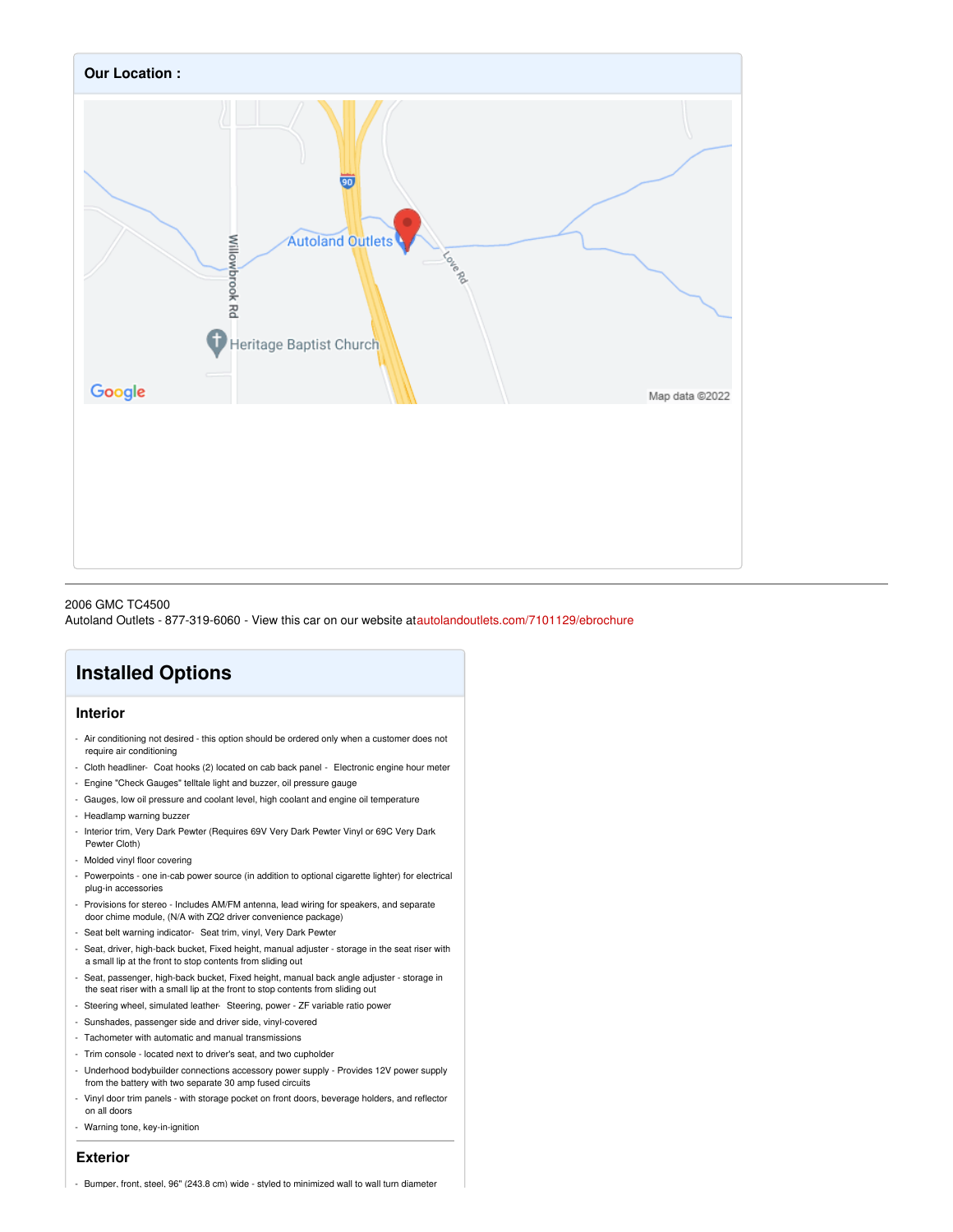#### painted argent

- Daytime running lamps- Exterior roof drip moldings
- Integral grille and fenders The grille is the same color as hood with single halogen headlamps.

- Bumper, front, steel, 96" (243.8 cm) wide - styled to minimized wall to wall turn diameter

- Mirror, manual, 102" (259 cm) wide load, integral arm, integral convex mirror black molded composite  $12"$  x 7" (30.5 cm x 17.8 cm) with 6" x 7" (15.2 cm x 17.8 cm) convex section
- Paint scheme, solid, lower color, Summit White
- Paint scheme, solid, upper color, Summit White
- Provisions for mounting front license plate- Steps under cab doors
- Windows, Solar-Ray tinted all windows
- Windshield wipers, 2-speed and intermittent, with pulse washers

### **Safety**

- Air conditioning not desired this option should be ordered only when a customer does not require air conditioning
- Cloth headliner- Coat hooks (2) located on cab back panel Electronic engine hour meter
- Engine "Check Gauges" telltale light and buzzer, oil pressure gauge
- Gauges, low oil pressure and coolant level, high coolant and engine oil temperature
- Headlamp warning buzzer
- Interior trim, Very Dark Pewter (Requires 69V Very Dark Pewter Vinyl or 69C Very Dark Pewter Cloth)
- Molded vinyl floor covering
- Powerpoints one in-cab power source (in addition to optional cigarette lighter) for electrical plug-in accessories
- Provisions for stereo Includes AM/FM antenna, lead wiring for speakers, and separate door chime module, (N/A with ZQ2 driver convenience package)
- Seat belt warning indicator- Seat trim, vinyl, Very Dark Pewter
- Seat, driver, high-back bucket, Fixed height, manual adjuster storage in the seat riser with a small lip at the front to stop contents from sliding out
- Seat, passenger, high-back bucket, Fixed height, manual back angle adjuster storage in the seat riser with a small lip at the front to stop contents from sliding out
- Steering wheel, simulated leather- Steering, power ZF variable ratio power
- Sunshades, passenger side and driver side, vinyl-covered
- Tachometer with automatic and manual transmissions
- Trim console located next to driver's seat, and two cupholder
- Underhood bodybuilder connections accessory power supply Provides 12V power supply from the battery with two separate 30 amp fused circuits
- Vinyl door trim panels with storage pocket on front doors, beverage holders, and reflector on all doors
- Warning tone, key-in-ignition

#### **Mechanical**

- Air cleaner, dry type
- Alternator, AD244 Delco-Remy 150-amp maximum (N/A with YW2 wrecker package)
- Battery, single 600 CCA Delphi Freedom 12V 115-minute reserve capacity @ 27 degrees C, 600 CCA @ -18 degrees C grounded directly to starter, (Requires gasoline engine) (N/A with ANQ Snow Plow Prep package or YW2 Wrecker package)
- Brakes, front, power, 4-wheel disc, 4 channel ABS 2-piston (See Front Axle options for more detail)
- Brakes, rear, power, 4-wheel disc, 4 channel ABS 2-piston (See Rear Axle options for more detail)
- Cooling, anti-freeze protection temperature -40 degrees F (-40 degrees C)
- Engine, Vortec 8100MD gasoline V8, 325 hp (239 kw) @ 4000 rpm and 450 lb-ft torque (610 N-m) @ 2,800 rpm. - Maximum engine speed 5000 rpm. Oil Level Sensor: Warning sensor for low oil levels
- Exhaust, single horizontal passenger side mounted inside frame rail, stainless-steel with gasoline engines, aluminized steel with diesel engines
- Frame, 6mm 80,000 psi (551,600 kPa) yield strength, steel frame, RBM: 610,400 Section Modulus 7.63
- Front axle, 6250 lbs. (2835 kg) capacity I-beam Wide-trac. Up to 53 degree turn angle, (Includes 2-piston brake apply calipers) (Includes C7P 16,000 lbs. (7257 kg) GVWR)
- Front shock absorber, diameter 1.375" (35mm)
- Front stabilizer bar, 2" x 2" square tube (5 cm x 5 cm)
- Front suspension, tapered leaf, 7000 lbs. (3175 kg) capacity (includes stabilizer)
- Front tire manufacturer code, Goodyear (Requires S4A Goodyear)
- Front tire size, 225/70R19.5F 7280 lbs. (3802 kg) capacity, (With R4A Goodyear or R4L Michelin, requires R3C front premium highway tread; with R4N Bridgestone requires R3M front all season tread)
- Front tread, premium, highway (Requires R4A Goodyear or R4L Michelin)
- Front wheels, 19.5" x 6.0" (49.5 cm x 15.2 cm), steel disc 8-hole. 7280 lbs. (3302 kg) capacity
- Fuel sender assembly. Robust fuel pump
- Fuel tank, single, 25-gallon (95L) fuel capacity gas or diesel located midship between the frame rails, with fuel fill neck through the frame rail (this option uses the mid-frame tank included in the NG6 dual tank option), (Required in YW2 Wrecker Package) (Standard on 60" (152.4 cm) CA), (Optional on all other CA's) MINIMUM OVERHANG = 36" (3 FEET)